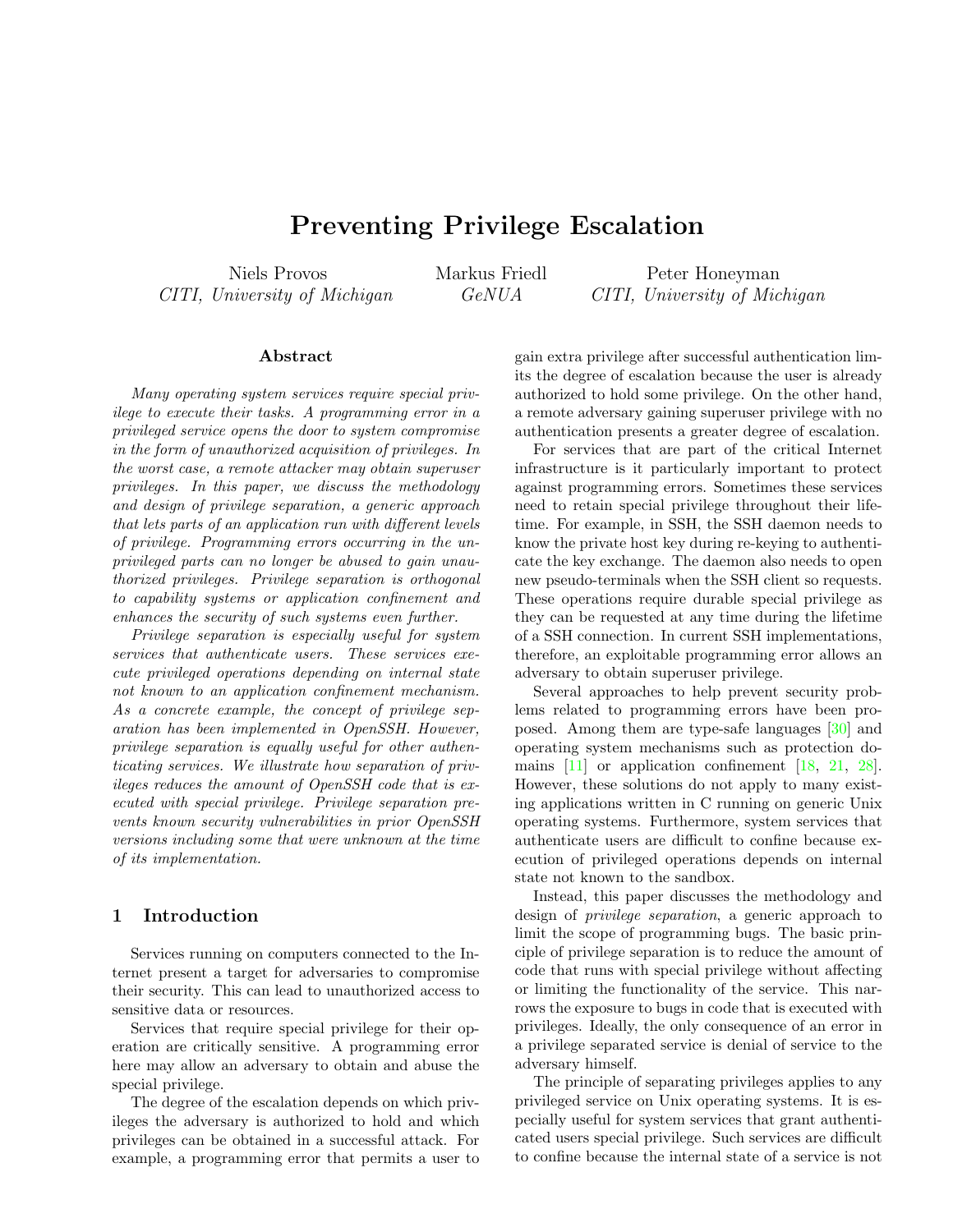<span id="page-1-2"></span>known to an application confinement system and for that reason it cannot restrict operations that the service might perform for authenticated users. As a result, an adversary who gains unauthorized control over the service may execute the same operations as any authenticated user. With privilege separation, the adversary controls only the unprivileged code path and obtains no unauthorized privilege.

Privilege separation also facilitates source code audits by reducing the amount of code that needs to be inspected intensively. While all source code requires auditing, the size of code that is most critical to security decreases.

In Unix, every process runs within its own protection domain, i.e., the operating system protects the address space of a process from manipulation and control by unrelated users. Using this feature, we accomplish privilege separation by spawning unprivileged children from a privileged parent. To execute privileged operations, an unprivileged child asks its privileged parent to execute the operation on behalf of the child. An adversary who gains control over the child is confined in its protection domain and does not gain control over the parent.

In this paper, we use OpenSSH as an example of a service whose privileges can be separated. We show that bugs in OpenSSH that led to system compromise are completely contained by privilege separation. Privilege separation requires small changes to existing code and incurs no noticeable performance penalty.

The rest of the paper is organized as follows. In Section [2,](#page-1-0) we discuss the principle of least privilege. We introduce the concept of privilege separation in Section [3](#page-1-1) and describe a generic implementation for Unix operating system platforms. We explain the implementation of privilege separation in OpenSSH in Section [4.](#page-4-0) In Section [5,](#page-7-0) we discuss how privilege separation improves security in OpenSSH. We analyze performance impact in Section [6.](#page-8-0) Section [7](#page-8-1) describes related work. Finally, we conclude in Section [8.](#page-9-0)

## <span id="page-1-0"></span>2 Least Privilege

We refer to a privilege as a security attribute that is required for certain operations. Privileges are not unique and may be held by multiple entities.

The motivation for this effort is the principle of least privilege: every program and every user should operate using the least amount of privilege necessary to complete the job [\[23\]](#page-10-5). Applying the principle to application design limits unintended damage resulting from programming errors. Linden [\[15\]](#page-10-6) suggests three approaches to application design that help prevent unanticipated consequences from such errors: defensive programming, language enforced protection, and protection mechanisms supported by the operating system.

The latter two approaches are not applicable to many Unix-like operating systems because they are developed in the C language which lacks type-safety or other protection enforcement. Though some systems have started to support non-executable stack pages which prevent many stack overflows from being exploitable, even this simple mechanism is not available for most Unix platforms.

Furthermore, the Unix security model is very coarse grained. Process privileges are organized in a flat tree. At the root of the tree is the superuser. Its leaves are the users of the system. The superuser has access to every process, whereas users may not control processes of other users. Privileges that are related to file system access have finer granularity because the system grants access based on the identity of the user and his group memberships. In general, privileged operations are executed via system calls in the Unix kernel, which differentiates mainly between the superuser and everyone else.

This leaves defensive programming, which attempts to prevent errors by checking the integrity of parameters and data structures at implementation, compile or run time. For example, defensive programming prevents buffer overflows by checking that the buffer is large enough to hold the data that is being copied into it. Improved library interfaces like strlcpy and strlcat help programmers avoid buffer overflows [\[17\]](#page-10-7).

Nonetheless, for complex applications it is still inevitable that programming errors remain. Furthermore, even the most carefully written application can be affected by third-party libraries and modules that have not been developed with the same stringency. The likelihood of bugs is high, and an adversary will try to use those bugs to gain special privilege. Even if the principle of least privilege has been followed, an adversary may still gain those privileges that are necessary for the application to operate.

## <span id="page-1-1"></span>3 Privilege Separation

This section presents an approach called *privilege* separation that cleaves an application into privileged and unprivileged parts. Its philosophy is similar to the decomposition found in micro-kernels or in Unix command line tools. Privilege separation is orthogonal to other protection mechanisms that an operating system might support, e.g., capabilities or protection domains.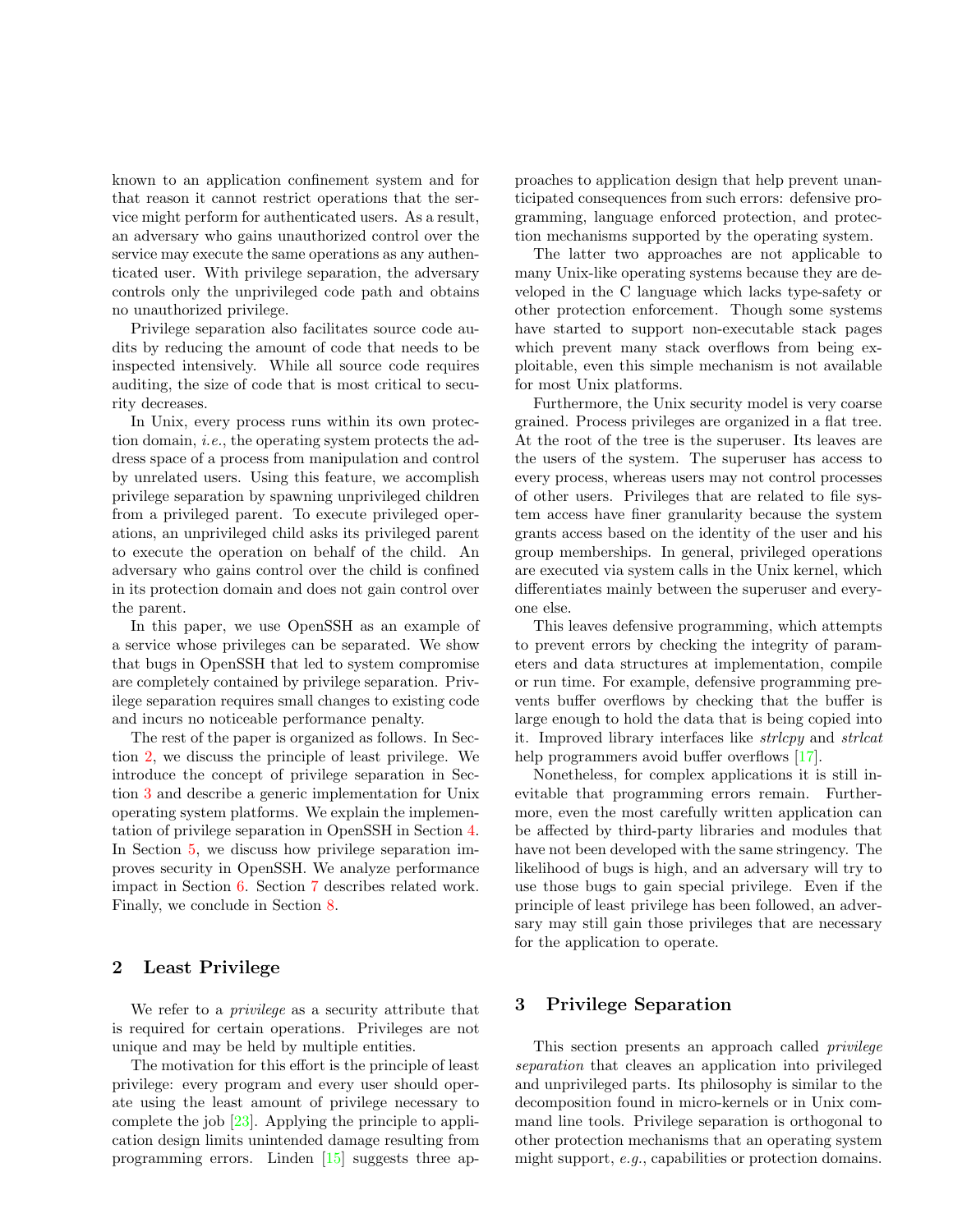We describe an implementation of privilege separation that does not require special support from the operating system kernel and as such may be implemented on almost any Unix-like operating system.

The goal of privilege separation is to reduce the amount of code that runs with special privilege. We achieve this by splitting an application into parts. One part runs with privileges and the others run without them. We call the privileged part the monitor and the unprivileged parts the slaves. While there is usually only one slave, it is not a requirement. A slave must ask the monitor to perform any operation that requires privileges. Before serving a request from the slave, the monitor first validates it. If the request is currently permitted, the monitor executes it and communicates the results back to the slave.

In order to separate the privileges in a service, it is necessary to identify the operations that require them. The number of such operations is usually small compared to the operations that can be executed without special privilege. Privilege separation reduces the number of programming errors that occur in a privileged code path. Furthermore, source code audits can focus on code that is executed with special privilege, which can further reduce the incidence of unauthorized privilege escalation.

Although errors in the unprivileged code path cannot result in any immediate privilege escalation, it might still be possible to abuse them for other attacks like resource starvation. Such denial of service attacks are beyond the scope of this paper.

In the remainder of this section, we explain the Unix mechanisms that allow us to implement a privilege separated service. Processes are protection domains in a Unix system. That means that one process cannot control another unrelated process. To achieve privilege separation, we create two entities: a privileged parent process that acts as the monitor and an unprivileged child process that acts as the slave. The privileged parent can be modeled by a finite-state machine (FSM) that monitors the progress of the unprivileged child. The parent accepts requests from the child for actions that require privileges. The set of actions that are permitted changes over time and depends on the current state of the FSM. If the number of actions that require privileges is small, most of the application code is executed by the unprivileged child.

The design of the interface is important as it provides a venue of attack for an adversary who manages to compromise the unprivileged child. For example, the interface should not provide mechanisms that allow the export of sensitive information to the the child, like a private signing key. Instead, the interface provides a request that allows the child to request a digital signature.

A privilege separated service can be in one of two phases:

- Pre-Authentication Phase: A user has contacted a system service but is not yet authenticated. In this case, the unprivileged child has no process privileges and no rights to access the file system.
- Post-Authentication Phase: The user has successfully authenticated to the system. The child has the privileges of the user including file system access, but does not hold any other special privilege. However, special privilege are still required to create new pseudo-terminals or to perform other privileged operations. For those operations, the child must request an action from the privileged parent.

The unprivileged child is created by changing its user identification (UID) and group identification (GID) to otherwise unused IDs. This is achieved by first starting a privileged monitor process. It forks a slave process. To prevent access to the file system, the child changes the root of its file system to an empty directory in which it is not allowed to create any files. Afterwards, the slave changes its UID and GID to lose its process privileges.

To enable slave requests to the monitor, we use interprocess communication (IPC). There are many different ways to allow communication between processes: pipes, shared memory, etc. In our case, we establish a socket between the two processes using the socketpair system call. The file descriptor is inherited by the forked child.

A slave may request different types of privileged operations from the monitor. We classify them depending on the result the slave expects to achieve: Information, Capabilities, or Change of Identity.

A child issues an informational request if acquiring the information requires privileges. The request starts with a 32-bit length field followed by an 8-bit number that determines the request type. In general, the monitor checks every request to see if it is allowed. It may also cache the request and result. In the pre-authentication phase, challenge-response authentication can be handled via informational requests. For example, the child first requests a challenge from the privileged monitor. After receiving the challenge, the child presents it to the user and requests authentication from the monitor by presenting the response to it. In this case, the monitor remembers the challenge that it created and verifies that the response matches. The result is either successful or unsuccessful authentication. In OpenSSH, most privileged operations can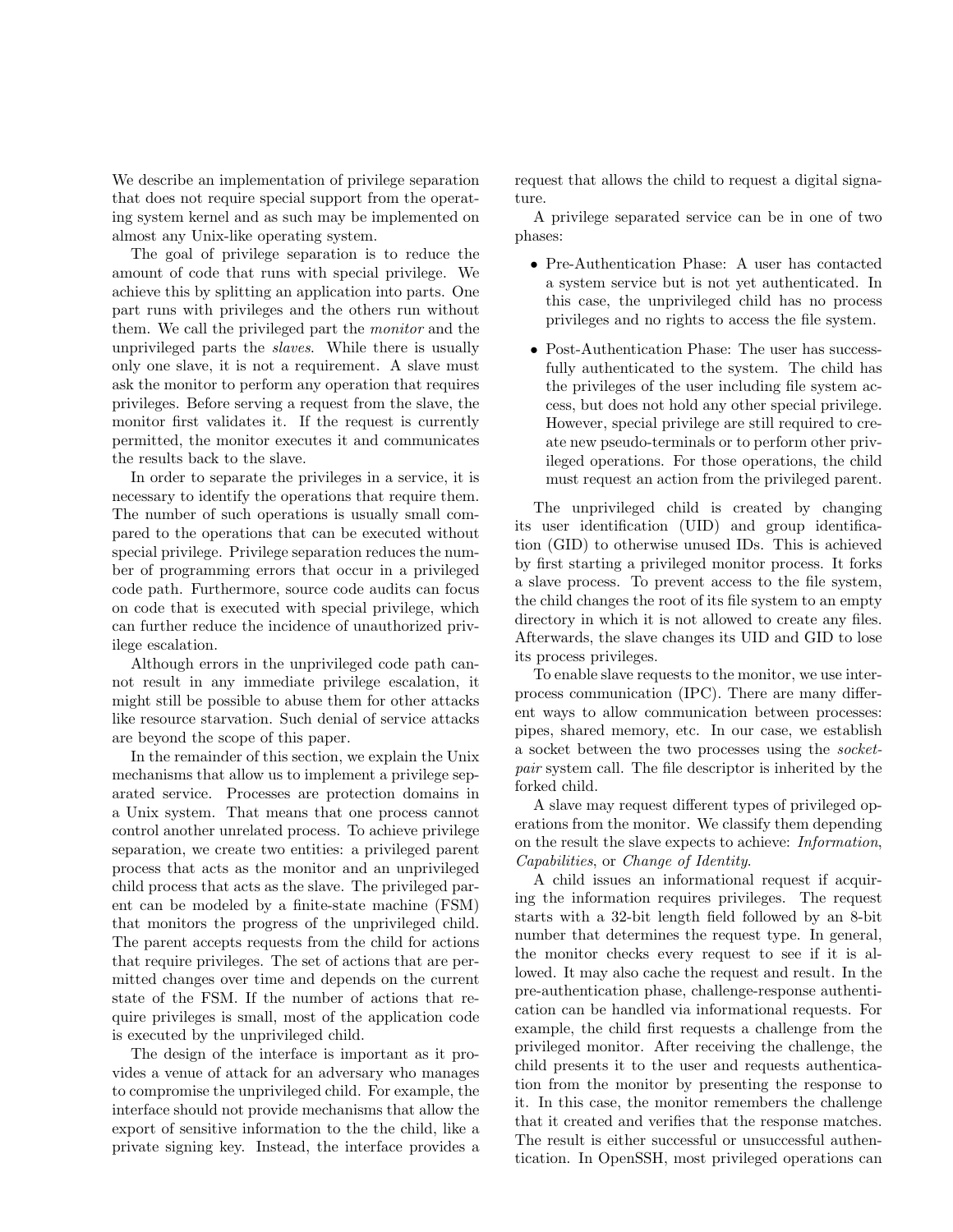```
cmsg = CMSG_FIRSTHDR(&msg);
cmsg->cmsg_len = CMSG_LEN(sizeof(int));
cmsg->cmsg_level = SOL_SOCKET;
cmsg->cmsg_type = SCM_RIGHTS;
*(int _{\cdot}^{\cdot})CMSG_DATA(cmsg) = fd;
```
<span id="page-3-0"></span>Figure 1: File descriptor passing enables us to send a file descriptor to another process using a special control message. With file descriptor passing, the monitor can grant an unprivileged child access to a file that the child is not allowed to open itself.

be implemented with informational requests.

Ordinarily, the only capability available to a process in a Unix operating systems is a file descriptor. When a slave requests a capability, it expects to receive a file descriptor from the privileged monitor that it could not obtain itself. A good example of this is a service that provides a pseudo-terminal to an authenticated user. Creating a pseudo-terminal involves opening a device owned by the superuser and changing its ownership to the authenticated user, which requires special privilege.

Modern Unix operating systems provide a mechanism called file descriptor passing. File descriptor passing allows one process to give access to an open file to another process [\[25\]](#page-10-8). This is achieved by sending a control message containing the file descriptor to the other process; see Figure [1.](#page-3-0) When the message is received, the operating system creates a matching file descriptor in the file table of the receiving process that permits access to the sender's file. We implement a capability request by passing a file descriptor over the socket used for the informational requests. The capability request is an informational request in which the slave expects the monitor to answer with a control message containing the passed file descriptor.

The change of identity request is the most difficult to implement. The request is usually issued when a service changes from the pre-authentication to the postauthentication phase. After authentication, the service wants to obtain the privileges of the authenticated user. Unix operating systems provide no portable mechanism to change the user identity<sup>[1](#page-3-1)</sup> a process is associated with unless the process has superuser privilege. However, in our case, the process that wants to change its identity does not have such privilege.

One way to effect a change of identity is to terminate the slave process and ask the monitor to create a new process that can then change its UID and GID to the desired identities. By terminating the child process all

```
mm_master_t *mm_create(mm_master_t *, size_t);
void mm_destroy(mm_master_t *);
void *mm_malloc(mm_master_t *, size_t);
void mm_free(mm_master_t *, void *);
void mm_share_sync(mm_master_t **, mm_master_t **);
```
<span id="page-3-2"></span>Figure 2: These functions represent the interface for shared memory allocation. They allow us to export dynamically allocated data from a child process to its parent without changing address space references contained in opaque data objects.

the state that has been created during its life time is lost. Normally a meaningful continuation of the session is not possible without retaining the state of the slave process. We solve this problem by exporting all state of the unprivileged child process back to the monitor.

Exporting state is messy. For global structures, we use XDR-like [\[16\]](#page-10-9) data marshaling which allows us to package all data contained in a structure including pointers and send it to the monitor. The data is unpacked by the newly forked child process. This prevents data corruption in the exported data from affecting the privileged monitor in any way.

For structures that are allocated dynamically, e.g., via malloc, data export is more difficult. We solve this problem by providing memory allocation from shared memory. As a result, data stored in dynamically allocated memory is also available in the address space of the privileged monitor. Figure [2](#page-3-2) shows the interface to the shared memory allocator.

The two functions  $mm\_create$  and  $mm\_share\_sync$ are responsible for permitting a complete export of dynamically allocated memory. The mm create function creates a shared address space of the specified size. There are several ways to implement shared memory, we use anonymous memory maps. The returned value is a pointer to a  $mm\_master$  structure that keeps track of allocated memory. It is used as parameter in subsequent calls to mm\_malloc and mm\_free. Every call to those two functions may result in allocation of additional memory for state that keeps track of free or allocated memory in the shared address space. Usually, that memory is allocated with libc's malloc function. However, the first argument to the mm create function may be a pointer to another shared address space. In that case, the memory manager allocates space for additional state from the passed shared address space.

Figure [3](#page-4-1) shows an overview of how allocation in the shared address space proceeds. We create two shared address spaces: back and mm. The address space mm uses back to allocate state information. When the child

<span id="page-3-1"></span><sup>1</sup>To our knowledge, Solaris is the only Unix operating system to provide such a mechanism.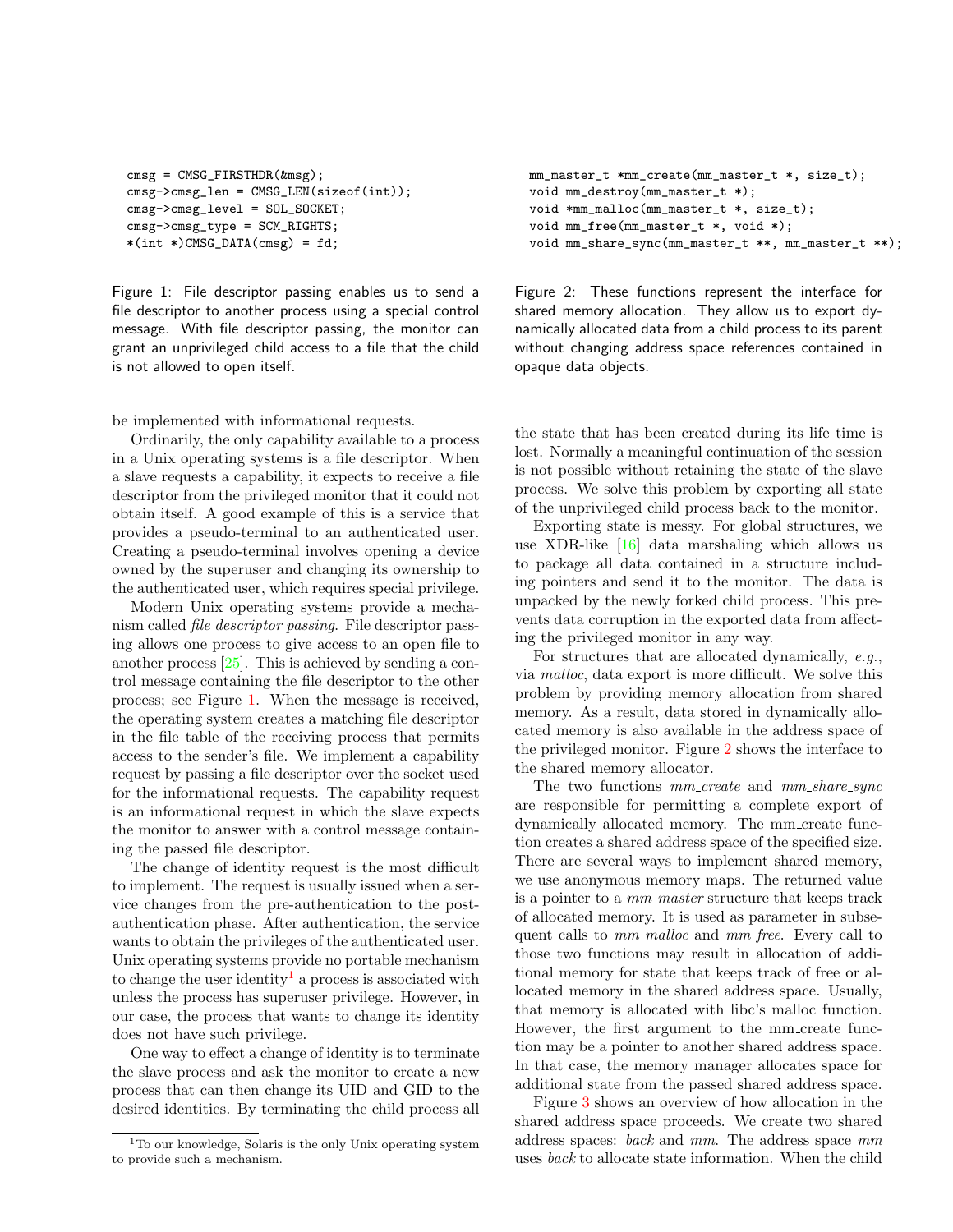<span id="page-4-3"></span>

<span id="page-4-1"></span>Figure 3: The complete state of a slave process includes dynamically allocated memory. When exporting this state, the dynamically allocated address space in opaque data objects must not change. By employing a shared memory allocator that is backed by another shared address space, we can export state without changing the addresses of dynamically allocated data.

wants to change its identity, it exits and the thread of execution continues in the parent. The parent has access to all the data that was allocated in the child. However, one problem remains. The shared address space *back* uses libc's malloc that allocated memory in the child's address space to keep track of its state. If this information is lost when the child process exits, then subsequent calls to mm\_malloc or mm\_free fail. To solve the problem, the parent calls the mm\_share\_sync function which recreates the state information in the shared address space back. Afterwards, freeing and allocating memory proceeds without any problems.

We use shared memory and XDR-like data marshaling to export all state from the child to the parent. After the child process exports its state and terminates, the parent creates a new child process. The new process changes to the desired UID and GID and then imports the exported state. This effects a change of identity in the slave that preserves state information.

### <span id="page-4-0"></span>4 Separating Privileges in OpenSSH

In this section, we show how to use privilege separation in OpenSSH, a free implementation of the SSH protocols. OpenSSH provides secure remote login across the Internet. OpenSSH supports protocol versions one and two; we restrict our explanation of privilege separation to the latter. The procedure is very similar for protocol one and also applies to other services that require authentication.



<span id="page-4-2"></span>Figure 4: Overview of privilege separation in OpenSSH. An unprivileged slave processes all network communication. It must ask the monitor to perform any operation that requires privileges.

When the SSH daemon starts, it binds a socket to port 22 and waits for new connections. Every new connection is handled by a forked child. The child needs to retain superuser privileges throughout its lifetime to create new pseudo terminals for the user, to authenticate key exchanges when cryptographic keys are replaced with new ones, to clean up pseudo terminals when the SSH session ends, to create a process with the privileges of the authenticated user, etc.

With privilege separation, the forked child acts as the monitor and forks a slave that drops all its privileges and starts accepting data from the established connection. The monitor now waits for requests from the slave; see Figure [4.](#page-4-2) Requests that are permitted in the pre-authentication phase are shown in Figure [5.](#page-5-0) If the child issues a request that is not permitted, the monitor terminates.

First, we identify the actions that require special privilege in OpenSSH and show which request types can fulfill them.

#### 4.1 Pre-Authentication Phase

In this section, we describe the privileged requests for the pre-authentication phase:

• Key Exchange: SSH v2 supports the Diffie-Hellman Group Exchange which allows the client to request a group of a certain size from the server [\[10\]](#page-10-10). To find an appropriate group the server consults the /etc/moduli file. However, because the slave has no privileges to access the file system, it can not open the file itself, so, it issues an informational request to the monitor. The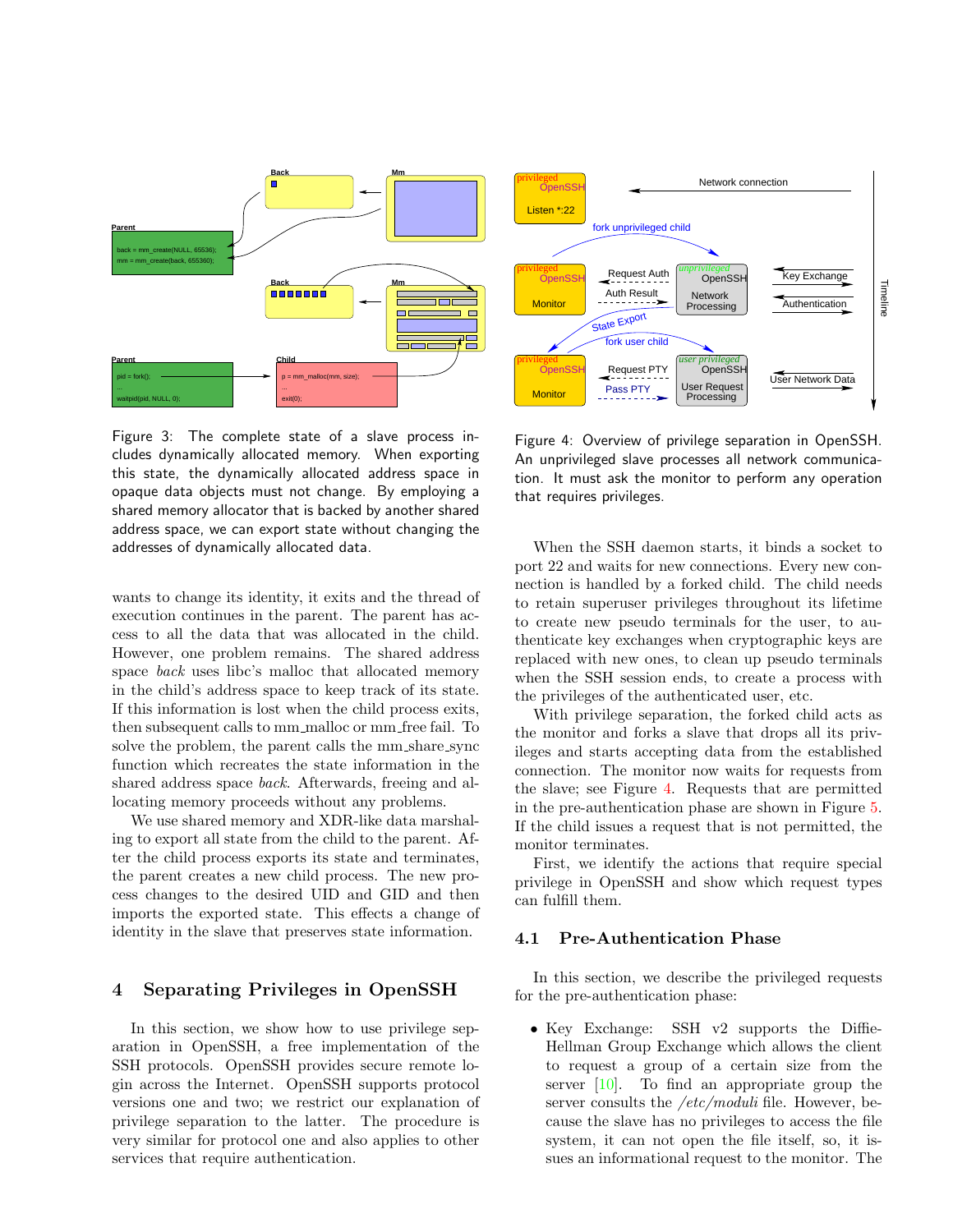```
struct mon_table mon_dispatch_proto20[] = {
    {MONITOR_REQ_MODULI, MON_ONCE, mm_answer_moduli},
    {MONITOR_REQ_SIGN, MON_ONCE, mm_answer_sign},
    {MONITOR_REQ_PWNAM, MON_ONCE, mm_answer_pwnamallow},
    {MONITOR_REQ_AUTHSERV, MON_ONCE, mm_answer_authserv},
    {MONITOR_REQ_AUTHPASSWORD, MON_AUTH, mm_answer_authpassword},
[...]
    {MONITOR_REQ_KEYALLOWED, MON_ISAUTH, mm_answer_keyallowed},
    {MONITOR_REQ_KEYVERIFY, MON_AUTH, mm_answer_keyverify},
    {0, 0, NULL}
 };
```
Figure 5: The table describes valid requests that a slave may send to the monitor in the pre-authentication phase for SSH protocol version two. After authentication, the set of valid requests changes and is described by a separate table.

<span id="page-5-0"></span>monitor returns a suitable group after consulting the moduli file. The returned group is used by the slave for the key exchange. As seen in Figure [5,](#page-5-0) the slave may issue this request only once.

- Authenticated Key Exchange: To prevent man-inthe-middle attacks, the key exchange is authenticated. That means that the SSH client requires cryptographic proof of the server identity. At the beginning of the SSH protocol, the server sends its public key to the client for verification. As the public key is public, the slave knows it and no special request is required. However, the slave needs to ask the monitor to authenticate the key exchange by signing a cryptographic hash of all values that have been exchanged between the client and the server. The signature is obtained by an informational request.
- User Validation: After successful key exchange, all communication is encrypted and the SSH client informs the server about the identity of the user who wants to authenticate to the system. At this point, the server decides if the user name is valid and allowed to login. If it is invalid, the protocol proceeds but all authentication attempts from the client fail. The slave can not access the password database, so it must issue an informational request to the server. The server caches the user name and reports back to the slave if the name is valid.
- Password Authentication: Several methods can be used to authenticate the user. For password authentication, the SSH client needs to send a correct login and password to the server. Once again, the unprivileged slave can not access the password database, so it asks the monitor to verify the password. The monitor informs the slave if the authentication succeeds or fails. If it succeeds, the

pre-authentication phase ends.

• Public Key Authentication: Public Key Authentication is similar to password authentication. If it is successful, the pre-authentication phase ends. However, two informational requests are required to use public keys for authentication. The first request allows the slave to determine if a public key presented by the client may be used for authentication. The second request determines if the signature returned by the client is valid and signs the correct data. A valid signature results in successful authentication.

At any time, the number of requests that the slave may issue are limited by the state machine. When the monitor starts, the slave may issue only the first two requests in Figure [5.](#page-5-0) After the key exchange has finished, the only valid request is for user validation. After validating the user, all authentication requests are permitted. The motivation for keeping the number of valid requests small is to reduce the attack profile available to an intruder who has compromised the slave process.

All requests up to this point have been informational. The pre-authentication phase ends with successful authentication as determined by the monitor. At this point, the slave needs to change its identity to that of the authenticated user. As a result, the slave obtains all privileges of the user, but no other privileges. We achieve this with a change of identity request.

The monitor receives the state of the slave process and waits for it to exit. The state consists of the following: the encryption and authentication algorithms including their secret keys, sequence counters for incoming and outgoing packets, buffered network data and the compression state.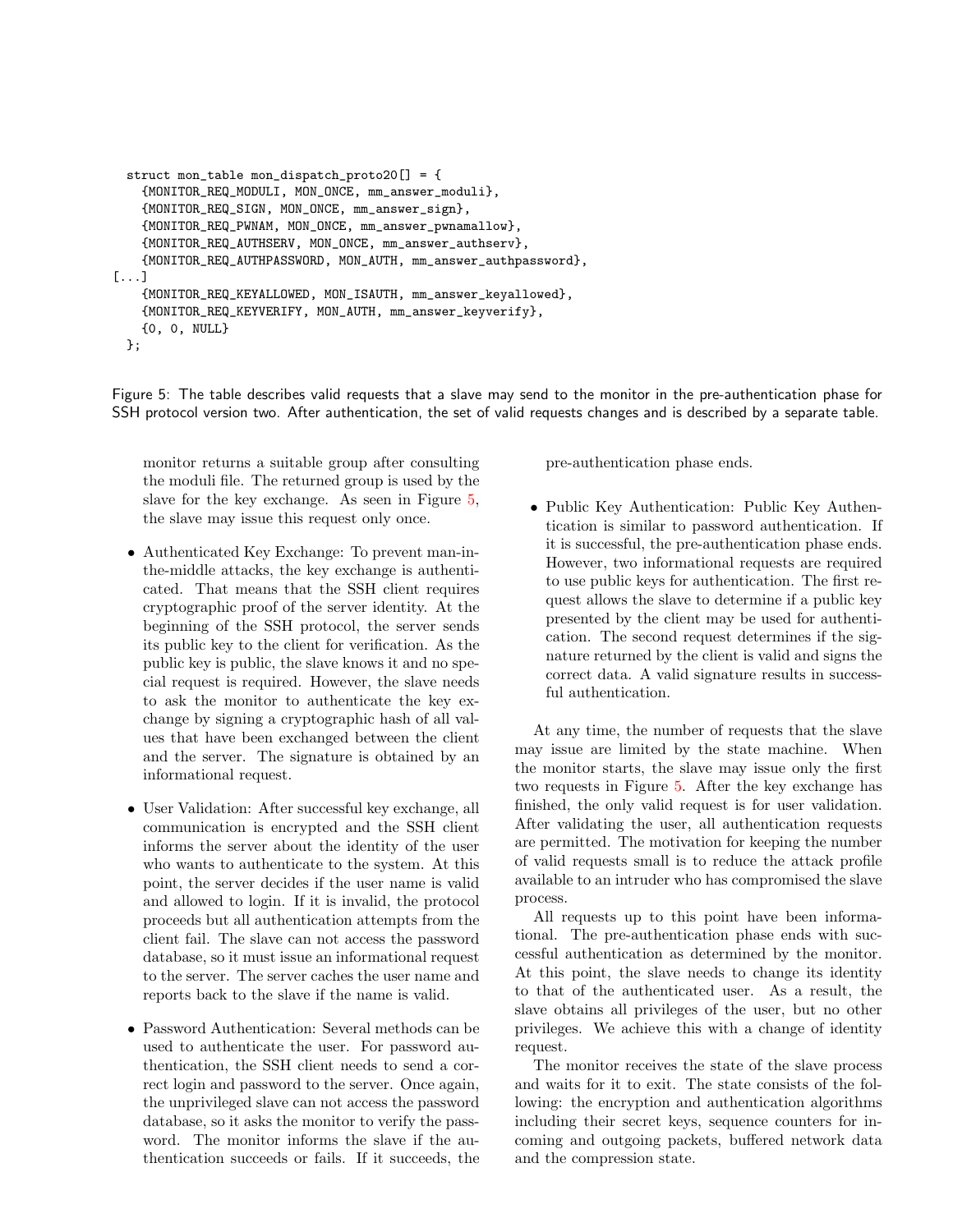<span id="page-6-0"></span>Exporting the cryptographic key material is uncomplicated. The main problem is exporting the compression state. The SSH protocols use the zlib compression format [\[7,](#page-10-11) [8\]](#page-10-12) which treats network data as a stream instead of sequence of packets. Treating network data as a stream allows zlib to improve its dictionary with increasing amount of compressed data. On the other hand, it also means that compression in the server cannot be stopped and then restarted as the client uses a dictionary that depends on all the preceding data. Fortunately, zlib provides hooks for user supplied memory management functions. We provide it with functions that use  $mm\_malloc$  and  $mm\_free$  as back end. After the child exits, the monitor needs only to call mm share sync to import the compression state.

#### 4.2 Post-Authentication Phase

The monitor forks a new process that then changes its process identification to that of the authenticated user. The slave process obtains all the privileges of the authenticated user. At this point, we enter the post-authentication phase which requires only a few privileged operations. They are as follows:

- Key Exchange: In SSH protocol version two, it is possible to renew cryptographic keys. This requires a new key exchange, so just as in the preauthentication phase, the monitor chooses a suitable group for the Diffie-Hellman key exchange and signs for authentication.
- Pseudo Terminal Creation: After authentication, the user requires a pseudo terminal whose creation requires superuser privileges. For a Unix application, a pseudo terminal is just a file descriptor. The slave issues a capability request to the monitor. The monitor creates the terminal and passes the corresponding file descriptor to the child process. An informational request suffices when the slave wants to close the pseudo terminal.

#### 4.3 Discussion

Observe that the majority of all privileged operations can be implemented with informational requests. In fact, some degree of privilege separation is possible if neither capability nor change of identity requests are available. If the operating system does not support file descriptor passing, privilege separation perforce ends after the pre-authentication phase. To fully support the change of identify request shared memory is required. Without shared memory, the compression state cannot be exported without rewriting zlib. Nonetheless, systems that do not support shared memory can disable compression and still benefit from privilege separation.

Using an alternative design, we can avoid the change of identity request and shared memory. Instead of using only two processes: monitor and slave, we use three processes: one monitor process and two slave processes. The first slave operates similarly to the slave process described in the pre-authentication phase. However, after the user authenticates, the slave continues to run and is responsible for encrypting and decrypting network traffic. The monitor then creates a second slave to execute a shell or remote command with the credentials of the authenticated user. All communication passes via the first child process to the second. This design requires no state export and no shared memory. Although the cryptographic processing is isolated in the first child, it has only a small effect on security. In the original design, a bug in the cryptographic processing may allow an adversary to execute commands with the privilege of the authenticated user. However, after authentication, an adversary can already execute any commands as that user. The three process design may help for environments in which OpenSSH restricts the commands a user is allowed to execute. On the other hand, it adds an additional process, so that every remote login requires three instead of two processes. While removing the state export reduces the complexity of the system, synchronizing three instead of two processes increases it. An additional disadvantage is a decrease in performance because the three process design adds additional data copies and context switches.

For the two process design, the changes to the existing OpenSSH sources are small. About 950 lines of the 44,000 existing lines of source code, or 2%, were changed. Many of the changes are minimal:

```
- authok = auth_password(authctxt, pwd);
+ authok = PRIVSEP(auth_password(authctxt, pwd);
```
The new code that implements the monitor and the data marshaling amounts to about three thousand lines of source code, or about seven percent increase in the size of the existing sources.

While support for privilege separation increases the source code size, it actually reduces the complexity of the existing code. Privilege separation requires clean and well abstracted subsystem interfaces so that their privileged sections can run in a different process context. During the OpenSSH implementation, the interfaces for several subsystems had to be improved to facilitate their separation. As a result, the source code is better organized, more easily understood and audited, and less complex.

The basic functionality that the monitor provides is independent of OpenSSH. It may be used to enable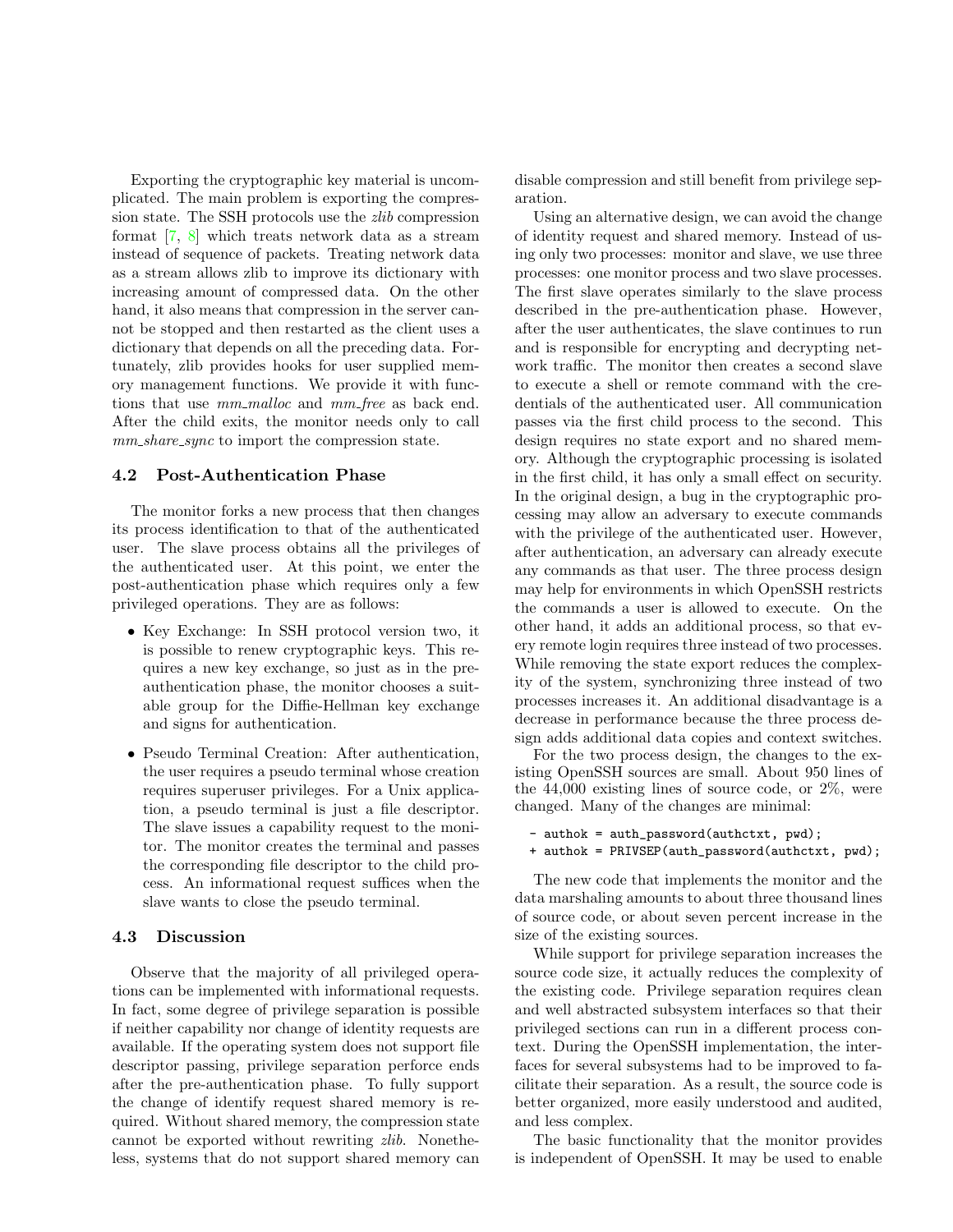<span id="page-7-3"></span>privilege separation in other applications. We benefit from reusing security critical source code because it results in more intense security auditing. This idea has been realized in Privman, a library that provides a generic framework for privilege separation [\[12\]](#page-10-13).

## <span id="page-7-0"></span>5 Security Analysis

To measure the effectiveness of privilege separation in OpenSSH, we discuss attacks that we protect against and analyse how privilege separation would have affected security problems reported in the past. We assume that the employed cryptography is secure, therefore we do not discuss problems of cryptographic primitives.

After privilege separation, two thirds of the source code are executed without privileges as shown in Table [1.](#page-7-1) The numbers include code from third-party libraries such as openssl and zlib. For OpenSSH itself, only twenty five percent of the source code require privilege whereas the remaining seventy five percent are executed without special privilege. If we assume that programming errors are distributed fairly uniformly, we can estimate the increase of security by counting the number of source code lines that are now executed without privileges. This back of the envelope analysis suggests that two thirds of newly discovered or introduced programming errors will not result in privilege escalation and that only one third of the source code requires intensive auditing.

We assume that an adversary can exploit a programming error in the slave process to gain complete control over it. Once the adversary compromised the slave process, she can make any system call in the process context of the slave. We assume also that the system call interface to the operating system itself is secure<sup>[2](#page-7-2)</sup>. Still, there are several potential problems that an implementation of privilege separation needs to address:

- The adversary may attempt to signal or ptrace other processes to get further access to the system. This is not possible in our design because the slave processes use their own UID.
- The adversary may attempt to signal or ptrace the slave processes of other SSH sessions. When changing the UID of a process from root to another UID, the operating system marks the process as P SUGID so that only root may signal or ptrace it.

| Subsystem         | Lines of Code | Percentage |
|-------------------|---------------|------------|
| Unprivileged      | 17589         | 67.70%     |
| OpenSSH           | 10360         | 39.88%     |
| Ciphers           | 267           | 1.03%      |
| Packet Handling   | 1093          | 4.21%      |
| Miscellaneous     | 7944          | 30.58\%    |
| Privsep Interface | 1056          | $4.06\%$   |
| OpenSSL           | 3138          | 12.08%     |
| Diffie Hellman    | 369           | 1.42%      |
| Symmetric Ciphers | 2769          | 10.66%     |
| Zlib              | 4091          | $15.75\%$  |
| Privileged        | 8391          | 32.30%     |
| OpenSSH           | 3403          | 13.10%     |
| Authentication    | 803           | $3.09\%$   |
| Miscellaneous     | 1700          | $6.54\%$   |
| Monitor           | 900           | $3.46\%$   |
| OpenSSL           | 4109          | 15.82%     |
| BigNum/Hash       | 3178          | 12.23%     |
| Public Key        | 931           | $3.58\%$   |
| SKey              | 879           | 3.17%      |

<span id="page-7-1"></span>Table 1: Number of source code lines that are executed with and without privileges.

As a result, a slave process can not signal another slave.

- She may attempt to use system calls that change the file system, for example to create named pipes for interprocess communication or device nodes. However, as a non-root user the slave process has its file system root set to an empty read-only directory that the adversary can not escape from.
- Using privilege separation, we cannot prevent the adversary from initiating local network connections and potentially abusing trust relations based on IP addresses. However, we may restrict the child's ability to access the system by employing external policy enforcement mechanisms like Systrace [\[21\]](#page-10-3).
- The adversary may attempt to gather information about the system, for example, the system time or PIDs of running processes, that may allow her to compromise a different service. Depending on the operating system, some information is exported only via the file system and can not be accessed by the adversary. A sandbox may help to further restrict the access to system information.

Another way an adversary may try to gain additional privileges is to attack the interface between the

<span id="page-7-2"></span><sup>2</sup>This assumption does not always hold. A bug in OpenBSD's select system call allowed an adversary to execute arbitrary code at the kernel-level [\[5,](#page-10-14) [20\]](#page-10-15).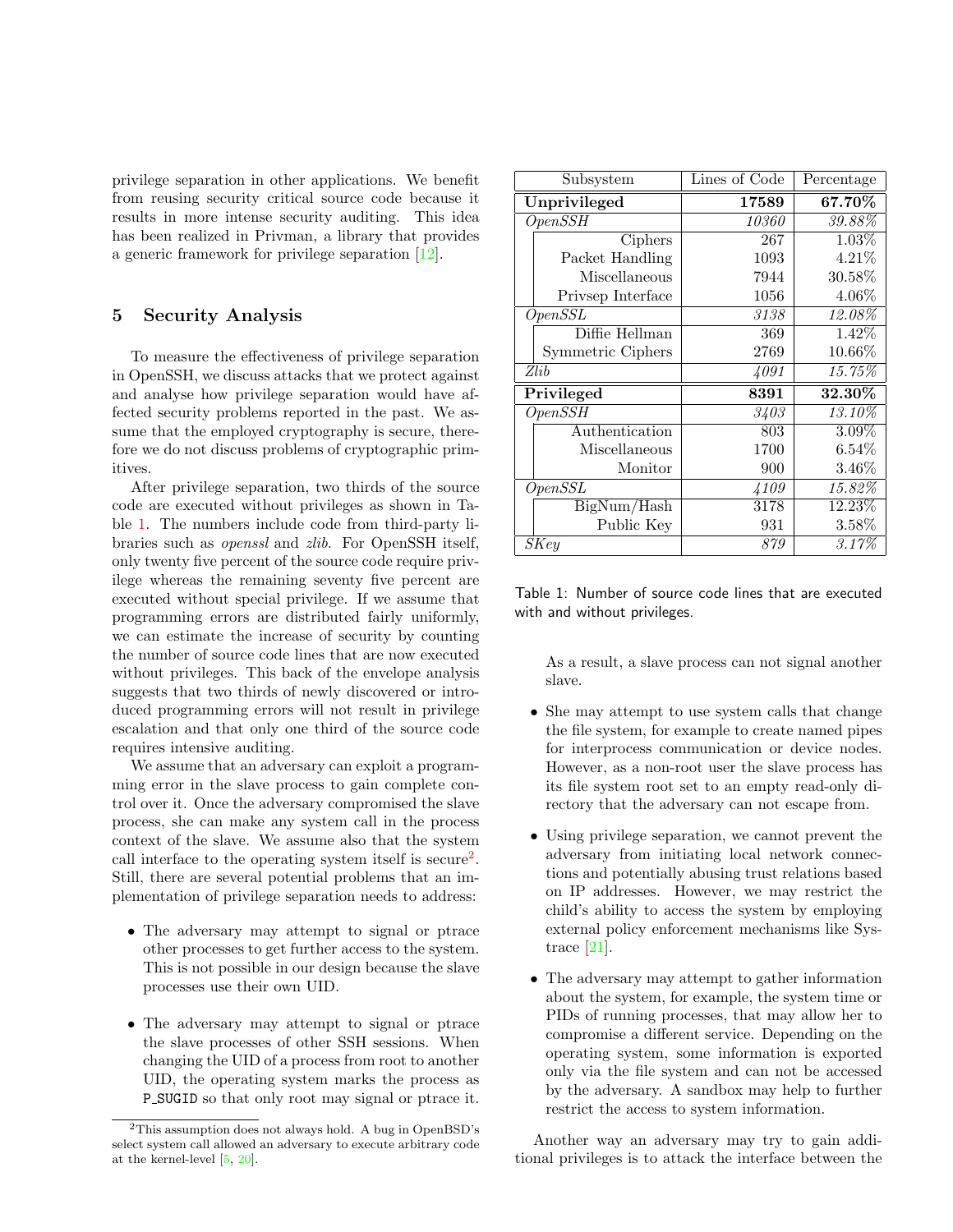<span id="page-8-3"></span>privileged monitor and the slave. The adversary could send badly formatted requests in the hope of exploiting programming errors in the monitor. For that reason, it is important to carefully audit the interface to the monitor. In the current implementation, the monitor imposes strict checks on all requests. Furthermore, the number of valid requests is small and any request detected as invalid causes the privileged monitor to terminate.

Nonetheless, there may be other ways that an adversary might try to harm the system. She might try to starve the resources of the system by forking new processes or by running very time intensive computations. As a result, the system might become unusable. The effect of such an attack can be mitigated by placing process limits on the slave process. For example, we can limit the number of file descriptors the slave may open and the number of processes it is allowed to fork. The monitor may also watch other resource utilization like CPU time and terminate the slave if a certain threshold is reached.

In the following, we discuss how privilege separation would have affected previous progamming errors in OpenSSH.

The SSH-1 Daemon CRC32 Compensation Attack Detector Vulnerability permits an adversary to gain superuser privileges remotely without authenticating to the systems  $[31]$ . The problem is caused by an integer overflow in a function that processes network packets. With privilege separation, this function is executed without any privileges, which makes it impossible for an adversary to directly compromise the system.

Similarly, the off-by-one error in OpenSSH's channel code allows an adversary to gain superuser privileges after authenticating to the system [\[19\]](#page-10-17). With privilege separation, the process has only the privileges of the authenticated user. An adversary cannot obtain system privileges in this case either.

A security problem in the external zlib compression library was found that might allow a remote adversary to gain superuser privileges without any authentication [\[3\]](#page-9-1). This problem occurs in a third-party library, so no audit of the OpenSSH source code itself can find it. Privilege separation prevents a system compromise in this case, too.

At the time of this writing, additional security problems have been found in OpenSSH. A bug in the Kerberos ticket passing functions allowed an authenticated user to gain superuser rights. A more severe problem in code for challenge-response authentication allows a remote adversary to obtain superuser privileges without any authentication [\[4\]](#page-9-2). Privilege separation prevents both of these problems and is mentioned in the CERT advisory as a solution.

The programming errors in the channel code and in the Kerberos ticket passing functions occur in the post-authentication phase. Without privilege separation, these errors allow an authenticated user to gain superuser privilege. The remaining errors occur during pre-authentication and may allow an adversary to gain superuser privilege without any authentication if privilege separation is not used.

These examples demonstrate that privilege separation has the potential to contain security problems yet unknown.

## <span id="page-8-0"></span>6 Performance Analysis

To analyze the performance of privilege separated OpenSSH, we measure the execution time for several different operations in monolithic OpenSSH and the privileged separated version. We conduct the measurements on a 1.13 GHz Pentium III laptop with all data in the memory cache.

| <b>Test</b>    | Normal               | Privsep              |
|----------------|----------------------|----------------------|
| Login          |                      |                      |
| - compressed   | $0.775s \pm 0.0071s$ | $0.777s \pm 0.0067s$ |
| - uncompressed | $0.767s \pm 0.0106s$ | $0.774s \pm 0.0097s$ |
| Data Transfer  |                      |                      |
| - compressed   | $4.229s \pm 0.0373s$ | $4.243s \pm 0.0411s$ |
| - uncompressed | $1.989s \pm 0.0223s$ | $1.994s \pm 0.0143s$ |

<span id="page-8-2"></span>Table 2: Performance comparison between normal OpenSSH and privilege separated OpenSSH. We measure the overhead in login and data transfer time when employing privilege separation. In both cases, privilege separation imposes no significant performance penality.

The first test measures the time it takes to login using public key authentication. We measure the time with compression enabled and without compression. The next two tests measure the data transfer time of a 10 MB file filled with random data, with compression enabled, and without compression. The results are shown in Table [2.](#page-8-2) It is evident that privilege separated OpenSSH does not penalize performance. As the IPC between monitor and slave is never used for moving large amounts of data, this is not surprising.

## <span id="page-8-1"></span>7 Related Work

Confidence in the security of an application starts by source code inspection and auditing. Static analysis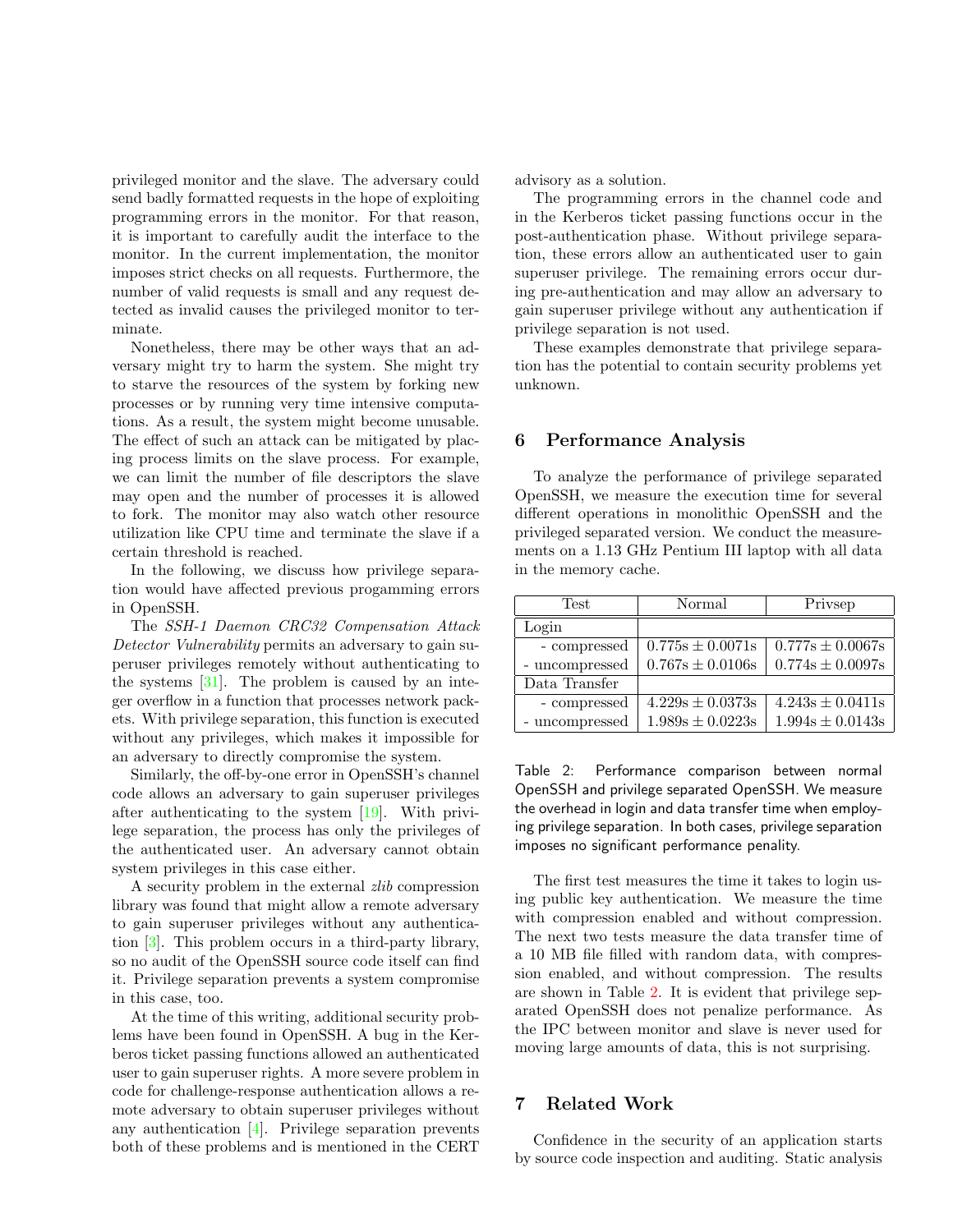<span id="page-9-5"></span>provides methods to automatically analyze a program's source code for security weaknesses. Using static analysis, it is possible to automatically find buffer overrun vulnerabilities [\[13,](#page-10-18) [27\]](#page-10-19), format string vulnerabilities [\[24\]](#page-10-20), etc.

While source code analysis enables us to find some security vulnerabilities, it is even more important to design applications with security in mind. The principle of least privilege is a guideline for developers to secure applications. It states that every program and every user should operate using the least amount of privilege necessary to complete the job [\[22\]](#page-10-21).

Security mechanisms at the operating system level provide ways to reduce the privileges that applications run with [\[1,](#page-9-3) [29,](#page-10-22) [18,](#page-10-2) [21\]](#page-10-3). However, these mechanisms are unaware of an application's internal state. For example, they cannot determine if users authenticate successfully. As a result, they have to allow all operations of authenticated users even when attached by an adversary. Privilege separation remedies this problem because it is built into the application and exposes only an unprivileged child to the adversary. There are several applications that make use of privilege separation as we discuss below. The main difference in this research is the degree and completeness of the separation.

Carson demonstrates how to reduce the number of privileges that are required in the Sendmail mail system [\[2\]](#page-9-4). His design follows the principle of least privilege. While Sendmail is a good example, the degrees of privilege separation demonstrated in OpenSSH are much more extensive. For example, we show how to change the effective UID and how to retain privileges securely for the whole duration of the session.

Venema uses semi-resident, mutually-cooperating processes in Postfix [\[26\]](#page-10-23). He uses the process context as a protection domain similar to our research in privilege separation. However, a mail delivery system does not require the close interaction between privileged and unprivileged processes as necessary for authentication services like OpenSSH. For system services that require transitions between different privileges, our approach seems more suitable.

Evans very secure FTP daemon uses privilege separation to limit the effect of programming errors [\[9\]](#page-10-24). He uses informational and capability requests in his implementation. His work is very similar to the implementation of privilege separation in OpenSSH, but not as extensive and less generic.

Solar Designer uses a process approach to switch privileges in his Owl Linux distribution [\[6\]](#page-10-25). His POP3 daemon popa3d forks processes that execute protocol operations with lower privileges and communicate results back to the parent. The interaction between parent and child is based completely on informational requests.

Separating the privileges of an application causes a decomposition into subsystems with well defined functionality. This is similar to the design and functionality of a microkernel where subsystems have to follow the principle of independence and integrity [\[14\]](#page-10-26). For a privilege separated application, independence and integrity are realized by multiple processes that have separate address spaces and communicate via IPC.

## <span id="page-9-0"></span>8 Conclusion

Programming errors in privileged services can result in system compromise allowing an adversary to gain unauthorized privileges.

Privilege separation is a concept that allows parts of an application to run without any privileges at all. Programming errors in the unprivileged part of the application cannot lead to privilege escalation.

As a proof of concept, we implemented privilege separation in OpenSSH and show that past errors that allowed system compromise would have been contained with privilege separation.

There is no performance penalty when running OpenSSH with privilege separation enabled.

## 9 Acknowledgments

We thank Solar Designer, Dug Song, David Wagner and the anonymous reviewers for helpful comments and suggestions.

#### References

- <span id="page-9-3"></span>[1] Lee Badger, Daniel F. Sterne, David L. Sherman, Kenneth M. Walker, and Sheila A. Haghighat. A Domain and Type Enforcement UNIX Prototype. In Proceedings of the 5th USENIX Security Symposium, pages 127–140, June 1995. [10](#page-9-5)
- <span id="page-9-4"></span>[2] Mark E. Carson. Sendmail without the Superuser. In Proceedings of the 4th USENIX Security Symposium, October 1993. [10](#page-9-5)
- <span id="page-9-1"></span>[3] CERT/CC. CERT Advisory CA-2002-07 Double Free Bug in zlib Compression Library. [http://www.cert.](http://www.cert.org/advisories/CA-2002-07.html) [org/advisories/CA-2002-07.html](http://www.cert.org/advisories/CA-2002-07.html), March 2002. [9](#page-8-3)
- <span id="page-9-2"></span>[4] CERT/CC. CERT Advisory CA-2002-18 OpenSSH Vulnerabilities in Challenge Response Handling. [http:](http://www.cert.org/advisories/CA-2002-18.html) [//www.cert.org/advisories/CA-2002-18.html](http://www.cert.org/advisories/CA-2002-18.html), June 2002. [9](#page-8-3)